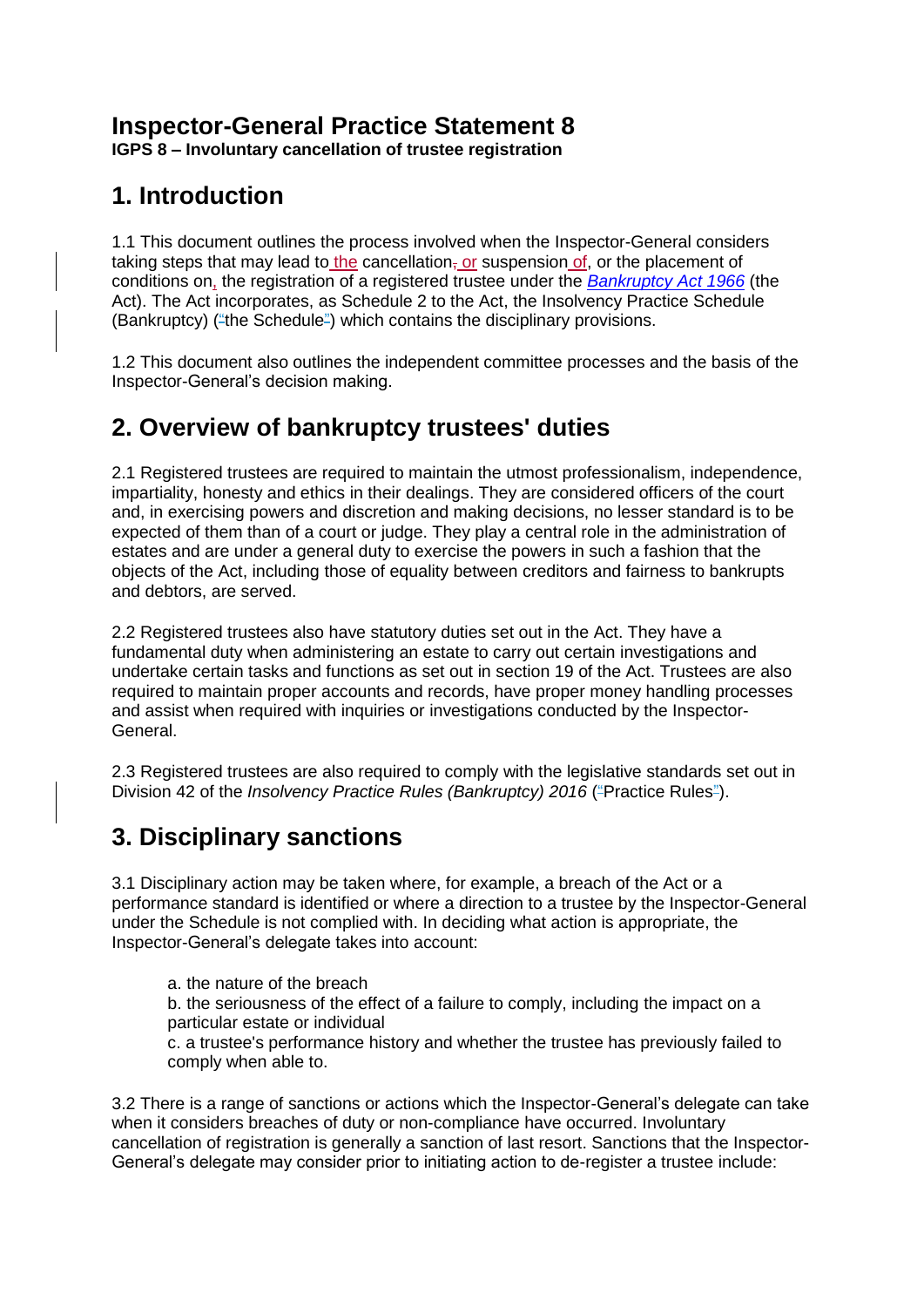a. guidance – making trustees aware of problem areas and the correct practise or law individually and collectively

b. individual counselling – by far the most effective means to achieve timely remedial action

c. changing the risk classification of a trustee. This will lead to a larger sample of files being selected for future annual inspections and a more detailed inspection being undertaken, particularly in areas of prior non- compliance

 $d_{\mathbb{C}}$ . formal investigation and reporting under section 12 of the Act. Such reports may be supplied to creditors, police and other regulator or disciplinary bodies such as the Australian Restructuring Insolvency and Turnaround Association (ARITA), CAANZ, CPA or Law Councils and Societies

ed. audit of a trustees accounts under section 70-15 of The Schedule 175 of the Act

fe. imposition of penalties for realisations and interest charge breaches

ef. issue of 'show cause' letters requiring a trustee to explain both their actions and why they should continue to be registered

hg. referral to other investigation units or law enforcement bodies

hg. provide a direction to a trustee to comply with a requirement of the Act (e.g. lodgment of documents); correct inaccuracies; or convene a meeting of creditors

 $i$ h. provide a direction to the trustee not to accept further appointments (if (g) not complied with)

kij. suspend the registration of a trustee

#### **Classification of non-compliance**

3.3 AFSA Regulation and Enforcement utilises a classification system to describe areas of non-compliance and assist it to decide on the appropriate action to take subject to the seriousness and impact:

#### **Category A**

*Fundamental breaches and lack of controls that are likely to bring into question the integrity of the system. This includes cases where there are repeat non- compliance occurrences of Category B type previously identified and reported on.*

*These matters will generally give rise to either legal action, referral to fraud investigatorsEnforcement or "show cause" action under section 40-40 of the Schedule or determination of ineligibility (in the case of solicitor controlling trustees (SCT)).* 

#### **Category B**

*Serious or systemic issues that will have a material impact on the administration and require timely action.*

*In these cases the trustee or SCT will be counselled and timely remedial action is expected to be taken. Failure to take timely remedial action will give rise to reclassification to a Category A and appropriate action.*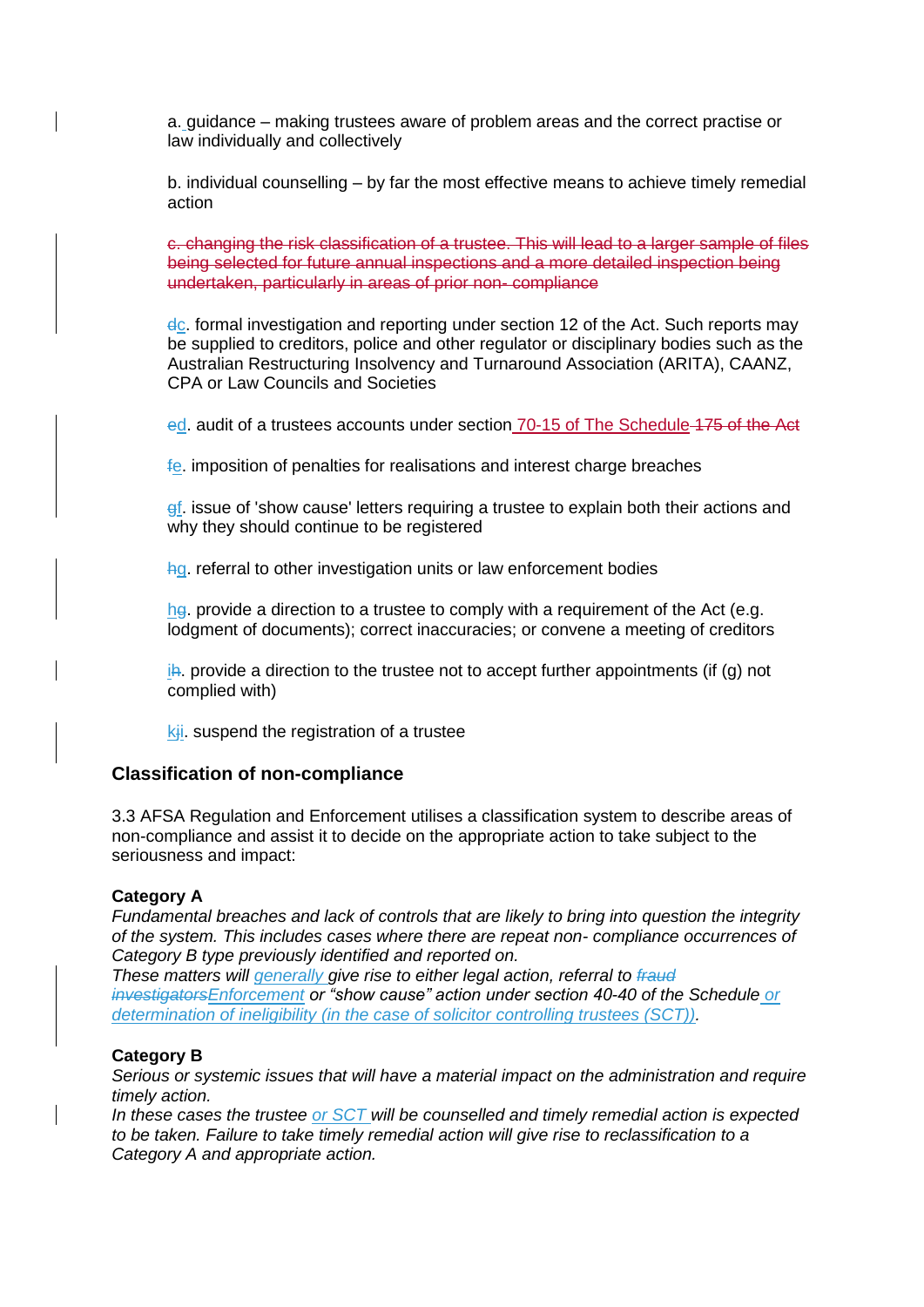#### **Category C**

*One-off practice or procedural non-compliance that is not systemic and doesn't have a significant impact on the administration, dividends or creditors, debtors' rights or system integrity but should be brought to the attention of the trustee.*

*Further identification of errors of this nature through complaints or later inspections would see the escalation of the error to a Category B and counselling of the trustee.*

3.4 This provides a structured process that will see the escalation of a matter if it is not resolved by the trustee. Most matters are resolved quickly and amicably upon intervention by AFSA Regulation and Enforcement.

3.5 Hence breaches or non-compliance with the Act or a performance standard may give rise to a simple query by the Inspector-General's delegate on the reasons why there has been a deviation, and where repetitive repeatrepeated or serious breaches have occurred or, in the case of a serious breach, may result in action which may ultimately result in the suspension or cancellation suspend or of a trustee's registration.

# **4. Disciplinary Action**

4.1 Usually a trustee will be well informed of issues of concern raised by the Inspector-General's delegate, during investigations or inspections and will have been provided the opportunity to state their position.

### **Disciplinary Action wWithout a Committee**

4.2 The Inspector-General may automatically cancel the registration of a registered trustee if the registered trustee dies or becomes an insolvent under administration. The cancellation will take effect on the day of either event occurring.

4.3 The Inspector-General may suspend or cancel the registration of a registered trustee if:

- $\circ$  the trustee is disqualified from managing corporations under Part 2D.6 of the *Corporations Act 2001*, or under a law of an external Territory or a law of a foreign country; or
- $\circ$  the trustee ceases to have adequate and appropriate professional indemnity or fidelity insurance against the liabilities that the person may incur working as a registered trustee; or
- o the trustee's registration as a liquidator under the *Corporations Act 2001* has been cancelled or suspended, other than in compliance with a written request by the trustee to cancel or suspend the registration; or
- $\circ$  the trustee owes more than the prescribed amount of notified estate charges; or
- $\circ$  if the Court has made an order under section 90-15 of the Schedule that the trustee repay remuneration, and the trustee has failed to repay the remuneration; or
- $\circ$  the trustee has been convicted of an offence involving fraud or dishonesty; or
- $\circ$  the trustee lodges a request with the Inspector General in the approved form to have their registration suspended.

4.4 The Inspector-General also from 1 September 2017, willhas have the power to give a direction to a registered trustee not to accept further appointments. The direction given will be in writing for a period specified if: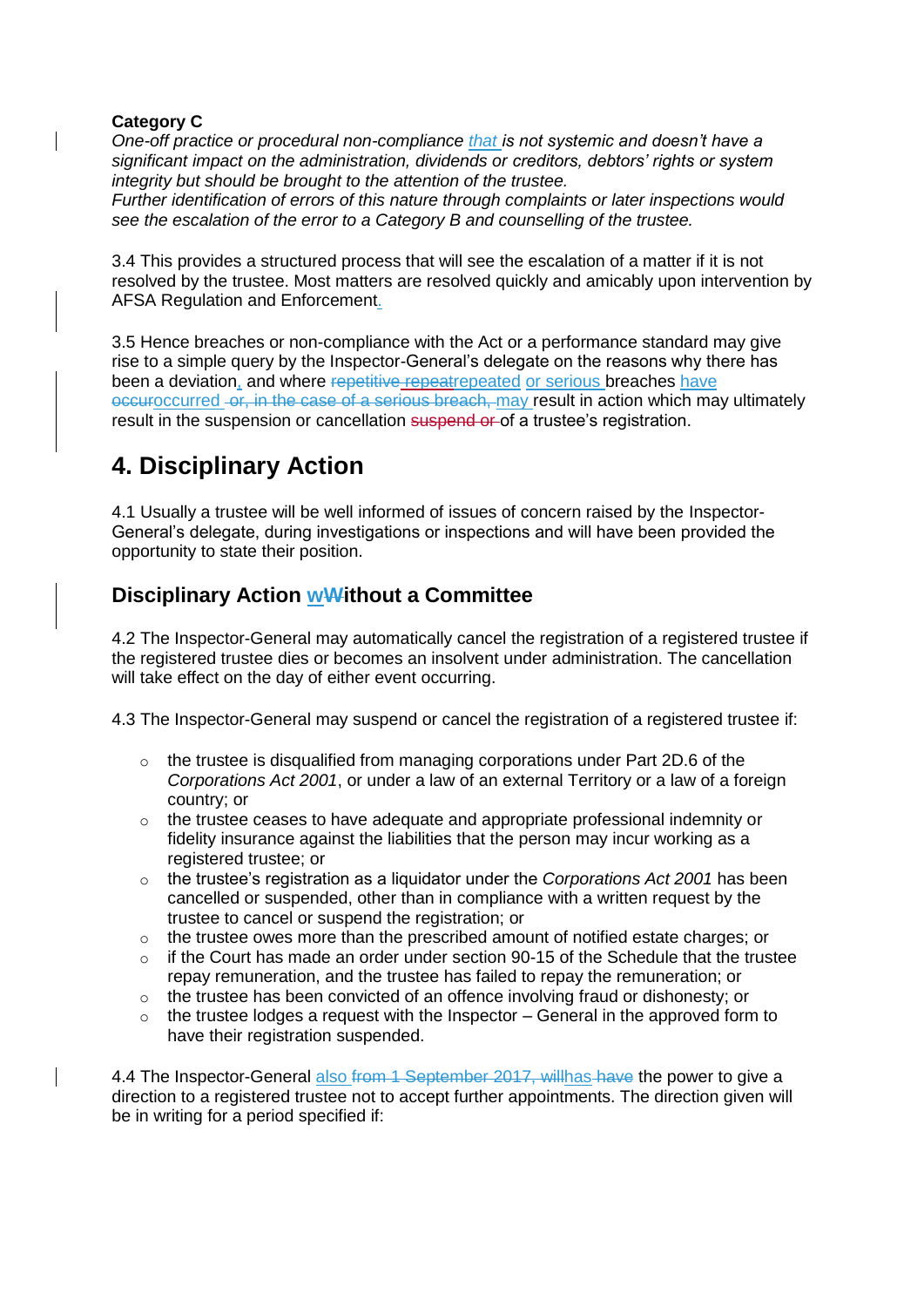- $\circ$  the trustee has failed to comply with a direction given to the trustee under section 40-5 of the Schedule – a direction to remedy failure to lodge documents, or give information or documents;
- $\circ$  the trustee has failed to comply with a direction given to the trustee under 40-10 of the Schedule – a direction to correct inaccuracies in information given to the Inspector-General;
- o the trustee has failed to comply with a direction given to the trustee under section 70-70 of the Schedule – a direction to give relevant material
- $\theta$ ;
- o the trustee has failed to comply with a direction given to the trustee under subsection 75-20(1) or (2) of the Schedule – a direction to convene a meeting of creditors or comply with requirements in relation to such a meeting.

### **Disciplinary Action with a committee process**

4.5 Division 40-40 of the Schedule provides that the Inspector-General may ask a registered trustee to give the Inspector-General a written explanation why the trustee should continue to be registered, if the Inspector-General believes that:

(a) the trustee no longer has the qualifications, experience, knowledge and abilities prescribed by the Practice Rules; or

(b) the trustee has committed an act of bankruptcy within the meaning of the Act or a corresponding law of an external Territory or a foreign country; or

(c) the trustee is disqualified from managing corporations under Part 2D.6 of the *[Corporations Act 2001](http://www.austlii.edu.au/au/legis/cth/consol_act/ca2001172/)* , or under a law of an external Territory or a law of a foreign country; or

(d) the trustee has ceased to have:

- (i) adequate and appropriate professional indemnity insurance; or
- (ii) adequate and appropriate fidelity insurance;

against the liabilities that the person may incur working as a registered

trustee; or

(e) the trustee has breached a current condition imposed on the trustee; or

(f) the trustee has contravened a provision of the Act; or

(g) the trustee's registration as a liquidator under the *[Corporations Act 2001](http://www.austlii.edu.au/au/legis/cth/consol_act/ca2001172/)* has been cancelled or suspended, other than in compliance with a written request by the trustee to cancel or suspend the registration; or

(h) the trustee owes more than the prescribed amount of notified estate charges; or

(i) if the Court has made an order under section 90-15 of the Schedule that the trustee repay remuneration, and the trustee has failed to repay the remuneration; or

(j) the trustee has been convicted of an offence involving fraud or dishonesty; or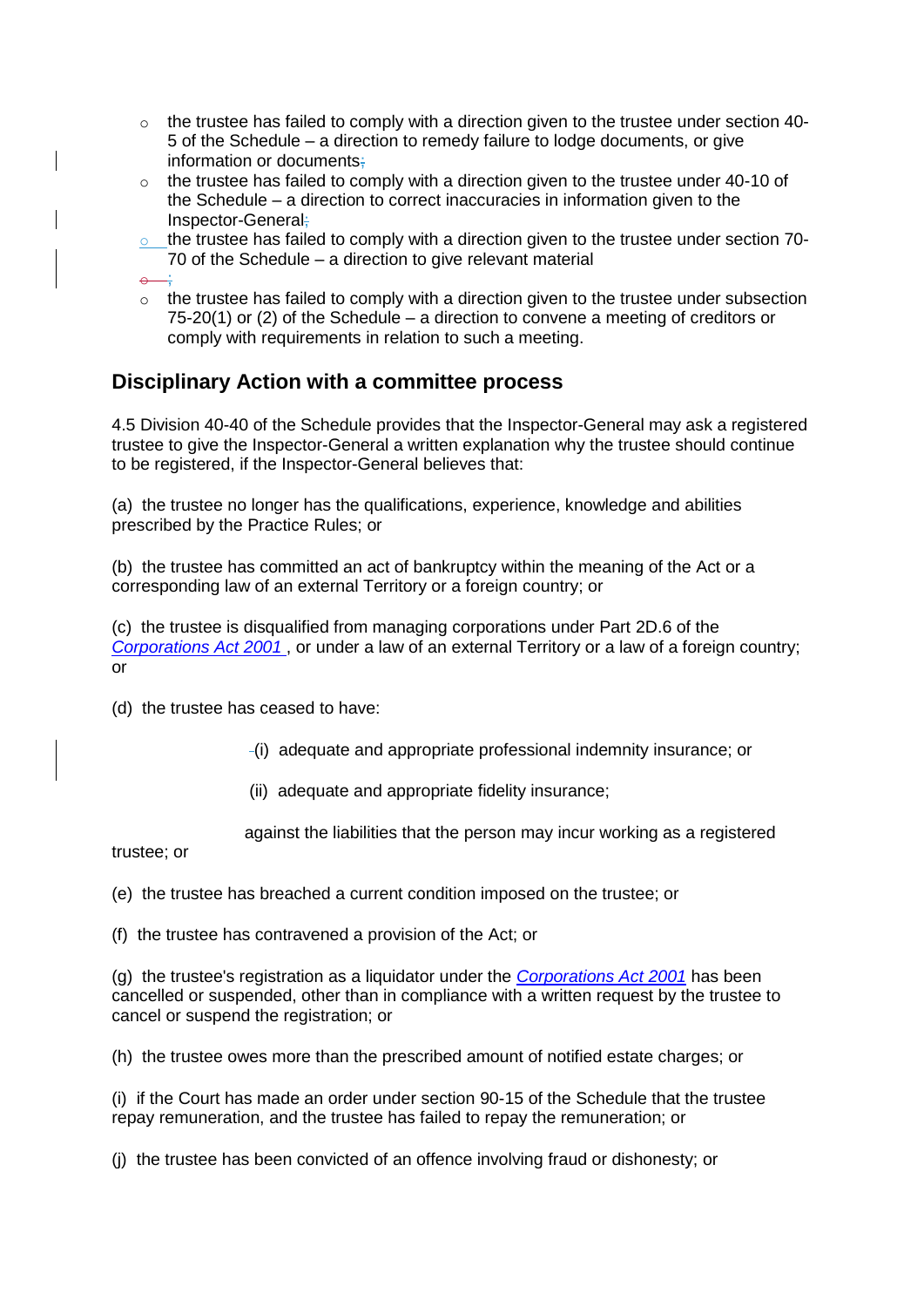(k) the trustee is permanently or temporarily unable to perform the functions and duties of a trustee because of physical or mental incapacity; or

(l) the trustee has failed to carry out adequately and properly (whether in Australia or in an external Territory or in a foreign country):

(i) the duties of a trustee; or

 (ii) any other duties or functions that a registered trustee is required to carry out under a law of the Commonwealth or of a State or Territory, or under the general law; or

(m) if the trustee is or was the administrator of a debt agreement--the trustee has failed to carry out adequately and properly (whether in Australia or in an external Territory or in a foreign country) the duties of an administrator in relation to a debt agreement; or

- (n) the trustee is not a fit and proper person; or
- (o) the trustee is not resident in Australia or in another prescribed country; or
- (p) the trustee has failed to comply with a standard prescribed by the Practice Rules.

4.6 If the Inspector-General's delegate, then forms the belief that a ground set out in section 40-40 of the Schedule is established and other sanctions are either inappropriate or have had no positive effect, the delegate will formally write to the trustee outlining the breaches in detail, seeking the trustee's formal response as to why their registration should not be cancelled. The trustee is given 20 business days to respond in writing.

4.7 If the delegate does not receive an explanation within 20 business days or is not satisfied by the explanation, the delegate may convene a committee to consider whether the trustee should continue to be registered.

#### **Committee process**

4.8 The committee must consist of the Inspector-General in Bankruptcy or delegate, a person appointed by the Minister and a registered trustee  $\sqrt{ }$ -registered for more than five years and  $<sub>z</sub>$  nominated by the ARITA). To ensure impartiality no delegate of the Inspector-</sub> General involved in decisions up to the point of referral to a committee will act as delegate of the Inspector-General on the committee.

4.9 The committee is required to make inquiries that are reasonable for the purpose of making an informed decision or that the chairperson believes are appropriate in order for the committee to have sufficient information to make the decision.

4.10 A committee must observe natural justice. This is explained in more detail below.

4.11 A committee is not bound by any rules of evidence but may inform itself on any matter as it sees fit. This means that the committee will not hear submissions on whether information provided is admissible in a court of law or not. Similarly there is no right of "objection" to the questions being asked by the committee. Questions will be asked of the trustee and the trustee can choose either to answer or not. The committee may proceed with its consideration of the matter irrespective of any refusal to answer.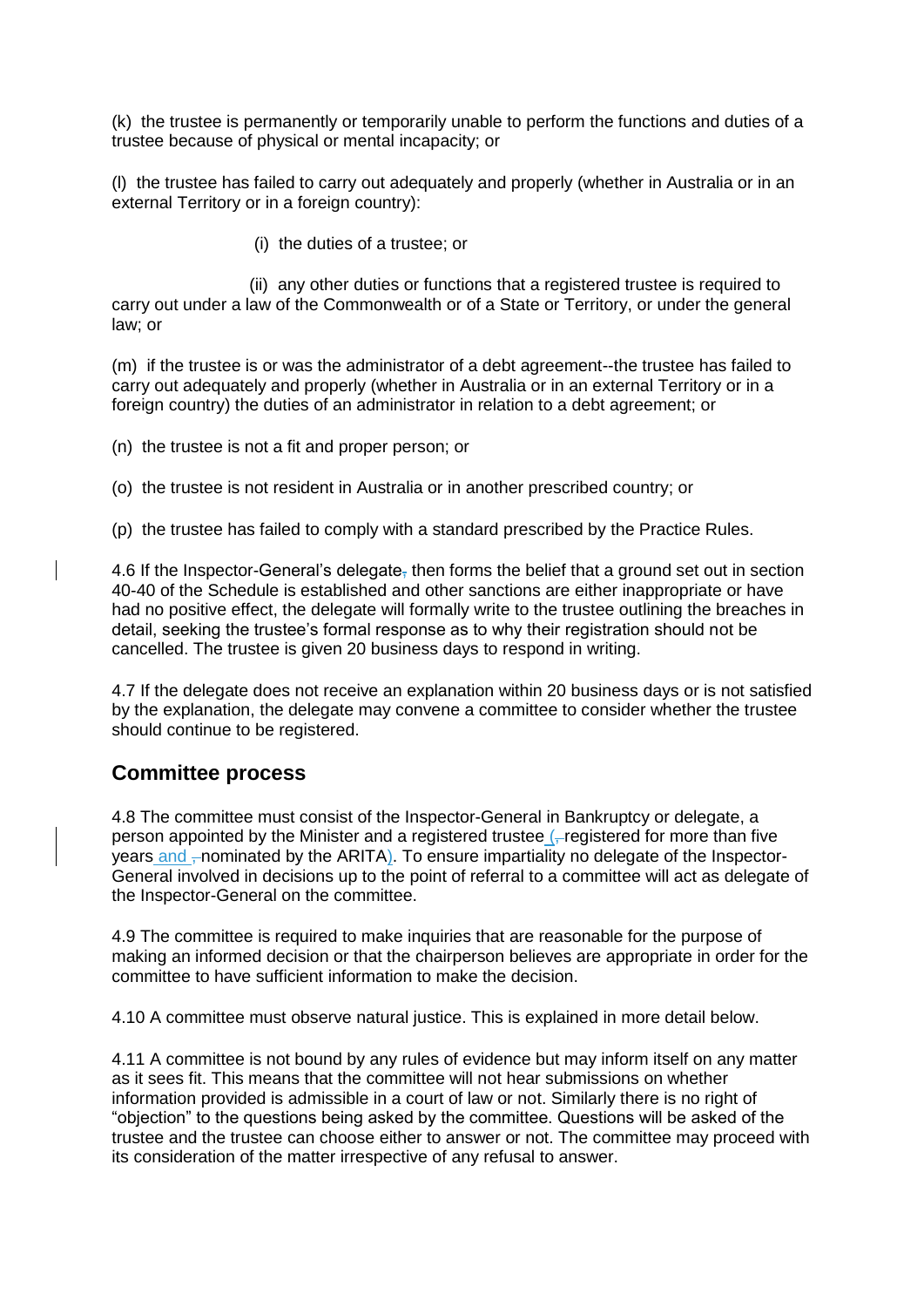4.12 While it will usually consider all the supporting documents that formed the basis of decisions of the Inspector-General's delegate and the trustee's responses, the committee is not limited to just that information or the information that formed the basis of the prior decision to issue a show cause letter. The committee can consider any information and form its own view in the matter.

4.13 The committee will interview the trustee. Details of the interview process are provided below.

4.14 Once the committee has considered all the information it needs it will decide firstly whether one or more of the circumstances set out in section -40-40 of the Schedule exist and, if so, whether this is serious enough to impose conditions on, suspend or cancel the registration of the trustee or take other action allowed under section 40-55 of the Schedule (see paragraph 5.2).

4.15 The committee must provide reasons for its decision to both the trustee and the Inspector-General. The Inspector-General must give effect to the committee's decision.

4.16 The Schedule contains offences for improper use or disclosure by a committee member, of information obtained during the committee process.

### **The interview process and natural justice**

4.17 Once the Inspector-General or delegate has determined the makeup of the committee, the committee will meet either in person or by phone conference to preliminarily consider the matter and how to proceed.

4.18 The interview date, time and place will be arranged to meet the needs of the committee and the trustee.

4.19 The trustee may choose to have legal representation at any point in the process.

4.20 The interview is an inquisitorial process, not an adversarial one. The process is both to provide the trustee with an opportunity to further rebut or comment on the issues raised previously by the Inspector-General's delegate and to allow the committee to seek clarification on issues and ask questions concerning the trustee's administrations and practices.

4.21 The trustee may make submissions both on the issue of the prior delegate's decision concerning the circumstances set out in section 40-40 of the Schedule and on appropriate sanctions that should be imposed by the committee, in the event that the committee also finds the relevant circumstances exist.

4.22 Time will be allowed for such submissions and the trustee may introduce any further information either in writing or orally and this includes any other parties who would like to put submissions on the trustee's behalf. The trustee should advise the committee prior to the interview if there are any other people s/he wishes to call to put information to the committee at that time.

4.23 Usually prior to the interview, the trustee will be provided with all the information the committee has been provided with and may rely upon, to allow the trustee to prepare a response. However, as some information may not become available until the interview or afterwards this will not always be possible.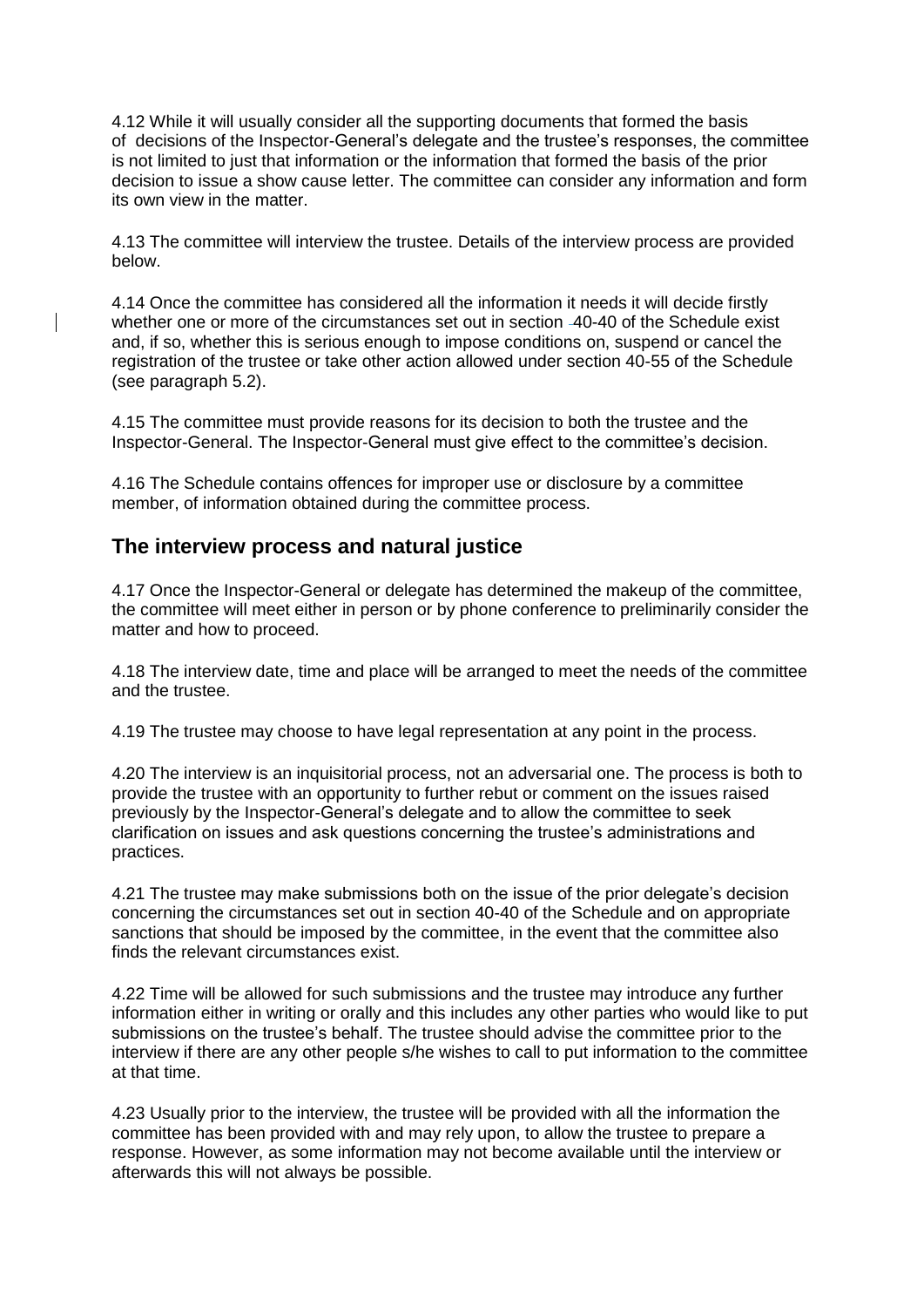4.24 The committee will before making its decision provide advice on the information it will rely upon and provide any subsequent information to the trustee obtained during or after interview and allow a reasonable time for the trustee to consider and respond.

4.25 Should assertions be made as to the character of the trustee by any party and the assertions form part of the information on which the committee will rely, the trustee will have a right under natural justice principles to cross examine the person who made the assertion.

#### **The decision**

4.26 The committee is required to keep minutes recording their meetings and decisions made and must use its best endeavours to make a decision within 60 days of the matter being referred to it.

4.27 The committee has various decision options as set out in section 40-55 of the Schedule:

(a) that the trustee should continue to be registered.

(b) that the trustee's registration should be suspended for a period, or until the occurrence of an event, specified in the decision;

(c) that the trustee's registration should be cancelled;

(d) that the Inspector-General should direct the trustee not to accept any further appointments as trustee, or not to accept any further appointments as trustee during the period specified in the decision;

(e) that the trustee should be publicly admonished or reprimanded;

(f) that a condition specified in the decision should be imposed on the trustee.

(g) that a condition should be imposed on all other registered trustees that they must not allow the trustee to carry out any of the functions or duties, or exercise any of the powers, of a trustee on their behalf (whether as employee, agent, consultant or otherwise) for a period specified in the decision of no more than 10 years;

(h) that the Inspector-General should publish specified information in relation to the committee's decision and the reasons for that decision.

4.28 The courts have historically held trustees' registrations in high regard and have been reluctant to de-register trustees unless the most serious breaches have occurred. Committees, whose decisions are reviewable in the AAT, will consider any legal precedents which may provide guidance, in arriving at their decision.

4.29 The committee report, to be provided to the trustee and Inspector-General in Bankruptcy will outline the basis of the decision, detail the issues considered and the information and law relied upon.

4.30 If the decision is to cancel registration, the trustee will not be entitled to a refund of all or part of any registration fee that has been paid. The trustee would not be entitled to re-apply for registration for a period of 10 years.